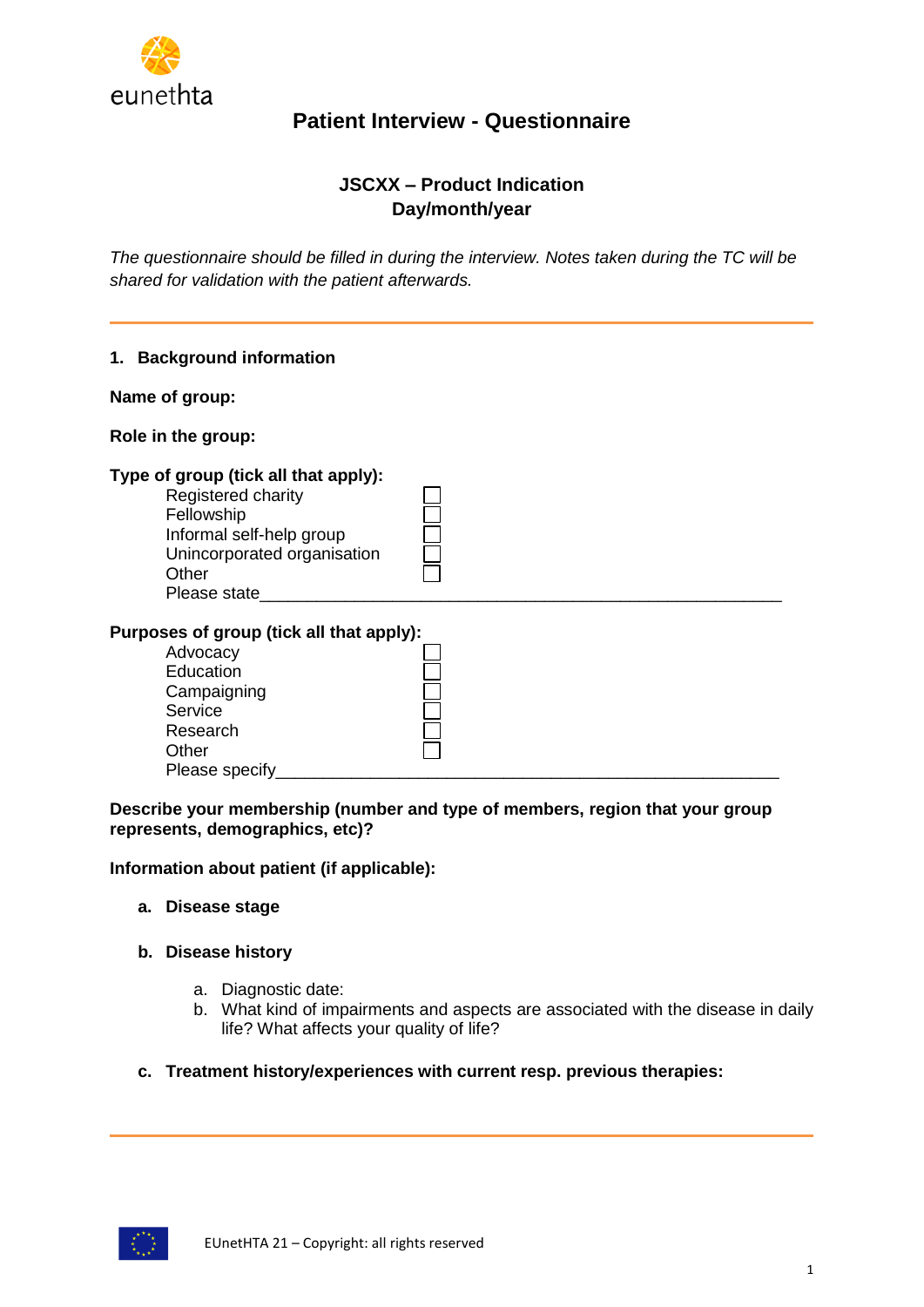

### **2. Impact of condition**

**a. How does the condition or disease for which the medicine is being developed, affect patients' quality of life?**

*Issues to consider in your response*

- *Aspects of the condition that are most challenging (e.g. symptoms, loss of ability to work, loss of confidence to go out, inability to drive, social exclusion).*
- *Activities that patients find difficult or are unable to do.*
- *Aspects of the condition that are the most important to control (e.g. symptoms that limit social interaction or ability to work such as difficulty breathing, pain, fatigue, incontinence, anxiety).*
- *Support required for daily living (physical or emotional).*
- *Types of patients that are most affected by the condition (e.g. men/women, children, ethnic groups).*
- *Challenges in managing this condition when patients also have other medical conditions.*
- *What patients would most like to see from a new treatment (e.g. halting of disease progression, improvement in a particular symptom).*

### **b. How does the condition or disease affect carers/unpaid care-givers?**

*Issues to consider in your response*

- *Challenges faced by family and friends who support a patient to manage the condition.*
- *Pressures on carers/care-givers daily life (e.g. emotional/psychological effects, fatigue, stress, depression, physical challenges).*

### **3. Experience with current therapies**

### **How well are patients managing their condition with currently available therapies?**

(Currently available therapies may include any form of medical intervention such as medicines, rehabilitation, counselling, hospital interventions etc. If no specific therapy is available that should be stated.)

*Issues to consider in your response*

• *Main therapies currently used by patients for this condition and how they are given (tablet, injection, physiotherapy, hospital check-ups, etc, at home, in hospital; dose and frequency, ease of access)*

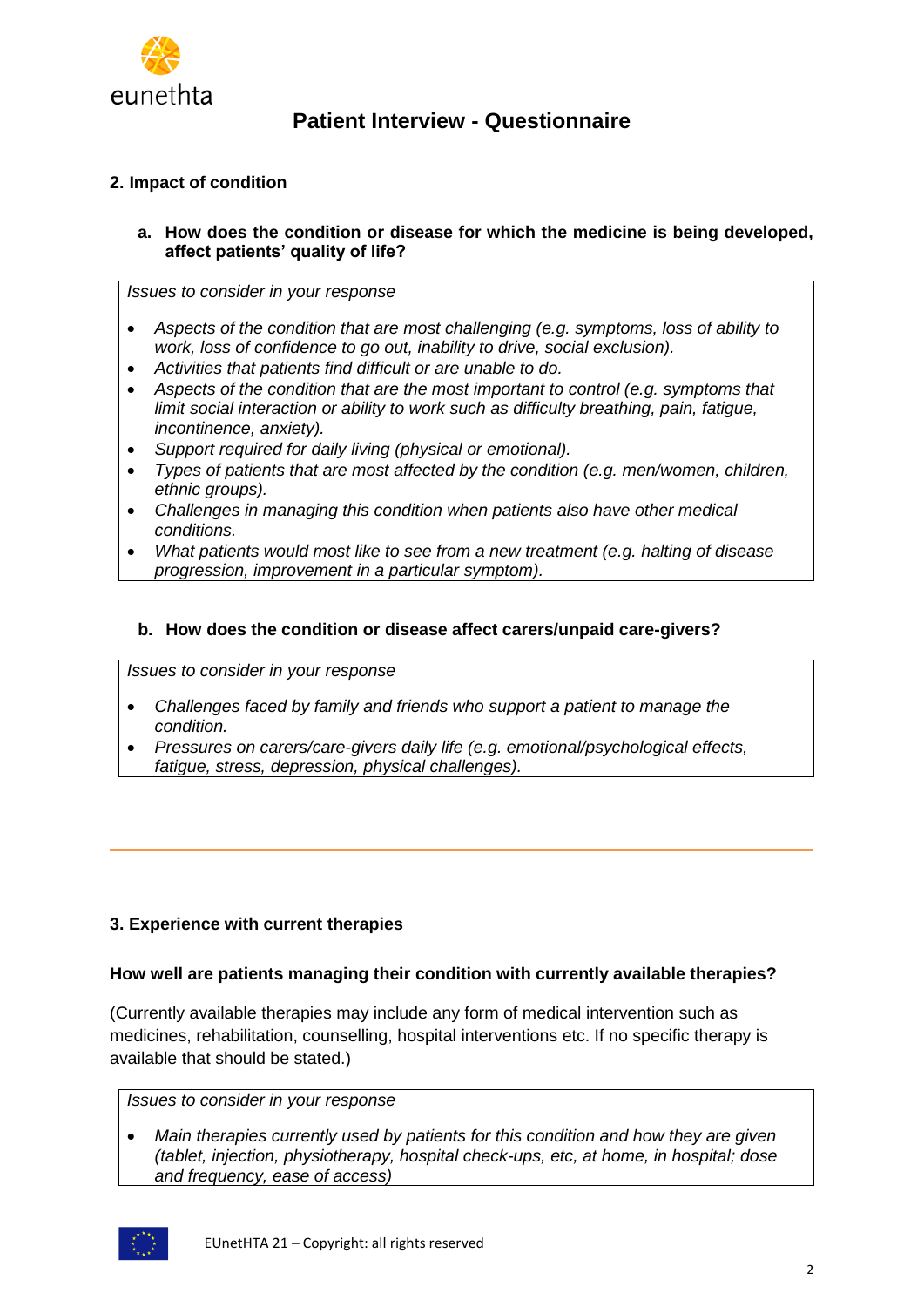

- *Extent to which current therapies control or reduce the most challenging aspects of the condition.*
- *The most important benefits of current therapies.*
- *The burden of therapy on daily life (e.g. impact at different stages of disease, interruption to work, stigma, clinic visits to receive infused medicines, need for weekly blood tests or describe a typical episode of therapy over a week or period of treatment).*
- *Side effects from the therapies that are difficult to tolerate.*
- *Concerns about long-term use of current therapy.*
- *If the current therapy is a medicine:*
- *Challenges in taking it as prescribed (e.g. swallowing the pill, self-injecting, use of a device to deliver the medicine, taking after food, not being able to lie down for 30 minutes after taking medicine).*
- *Ways in which the dosing is modified compared to what is prescribed (e.g. dividing the dose to avoid unwanted side effects, missing doses to fit into daily life).*

## **4. Actual medicine and clinical development plan**

### **Based on shared information on the new medicine, what are the expectations/ limitations of it?**

*Issues to consider in your response*

- *Perceived advantages and disadvantages of the new medicine.*
- *Level of improvement patients would like to see.*
- *Impact the new medicine might have on use of healthcare services (e.g. fewer visits to hospital).*
- *Financial implications (e.g. cost of medicine, travelling costs, medicine administration supplies, days off work).*
- *The level of side effects that patients would tolerate for a given benefit.*
- *Groups of patients who might particularly benefit or who might benefit less from the new medicine than others.*
- *Aspects of patients' needs or expectations that it is hoped the new medicine will address (explaining specific issues for particular stages of disease).*

## **Based on shared information on the new medicine clinical development plan, what are the expectations/limitations of the current clinical trials proposed?**

*Issues to consider in your response*

- *What is the current standard of care for patients who are included in relevant trials?*
- *Whether the comparator corresponds to current standard of care. The impact of disease stage/activity and treatment history on treatment choice.*
- *Specific Groups of patients to be considered in the analyses of drug efficacy*